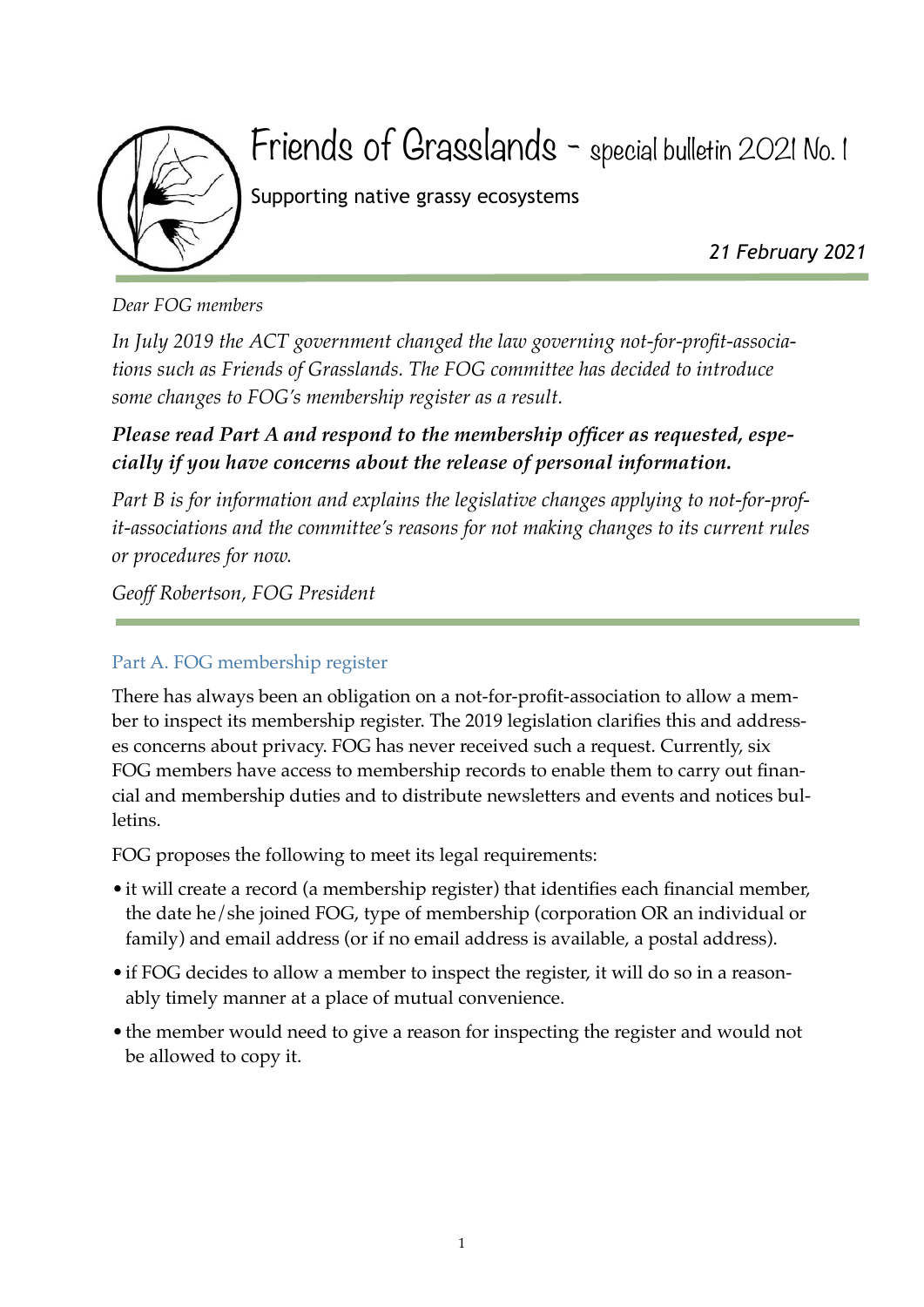- requests that are not related to FOG purposes or are improper would be denied.<sup>1</sup>
- •members who have concerns about personal information, should request the committee, via the membership officer, not to release their personal details.
- •the membership officer, in consultation with other FOG office holders, will consider such requests sympathetically.2
- •members who prefer to include, say a postal address rather than an email address, should inform the membership officer.

**We ask you to let the membership officer (membership@fog.org.au) know if you;**

- •**have no concerns,**
- •**wish to have the register record your postal address, or**
- •**have concerns about the release of personal information (in this case, please provide information on your concerns).**

## Part B. Implications of July 2019 changes to ACT Incorporations Act 1991 to FOG rules and procedures

The 2019 changes made a number of amendments to the Act.3 4 However, the Regulations, which include the Model Rules, have not been updated. Thus, the Regulations and Model Rules may be inconsistent with the Act. When the Act was updated, the ACT Government issues an *Explanation of the changes*.5 It highlighted the following matters: members requesting documents and minutes of meetings; dispute resolution; the role of the public officer; responsibilities of office holders; the register of members; financial accounts and common seal.

The committee has examined changes to the legislation and considered whether it should amend its rules. The FOG rules are based on the currently published model

 $1$  Under s.67A(3), an association's governing committee "may refuse [a request] if satisfied that the member sought the inspection to use information on the register for a purpose that was (i) not directly related to the management or the purposes of the association; or (ii) prohibited by the rules of the association; or (iii) improper." Detail found here.

<sup>&</sup>lt;sup>2</sup> The relevant section of the legislation is found here.

 $3$  The latest version of the Act may be found Revised act. The amendments are:  $13A$  – contact details may be kept confidential so that: 35A – a committee may refuse access to documents; 36A and B – disqualification from office; 64 a resignation of a committee member; 65A, B & C – material interest, dispute resolution procedure, and disciplinary action; 66A-D duty of care and diligence, duty of care and proper purpose, use of position and use of information; 67A & B – inspection of registrar of membership and restriction of access to personal information; 70 AA – general meeting and COVID (made in 2020); 70A-C - record keeping and reporting; and section 119 - a review of decisions.

A change was made to the legislation in 2020, inflating to COVID 19. 4

<sup>&</sup>lt;sup>5</sup> The explanation of the changes is found here new rules for Incorporated Associations, under the heading of Incorporated Associations; the revised legislation.